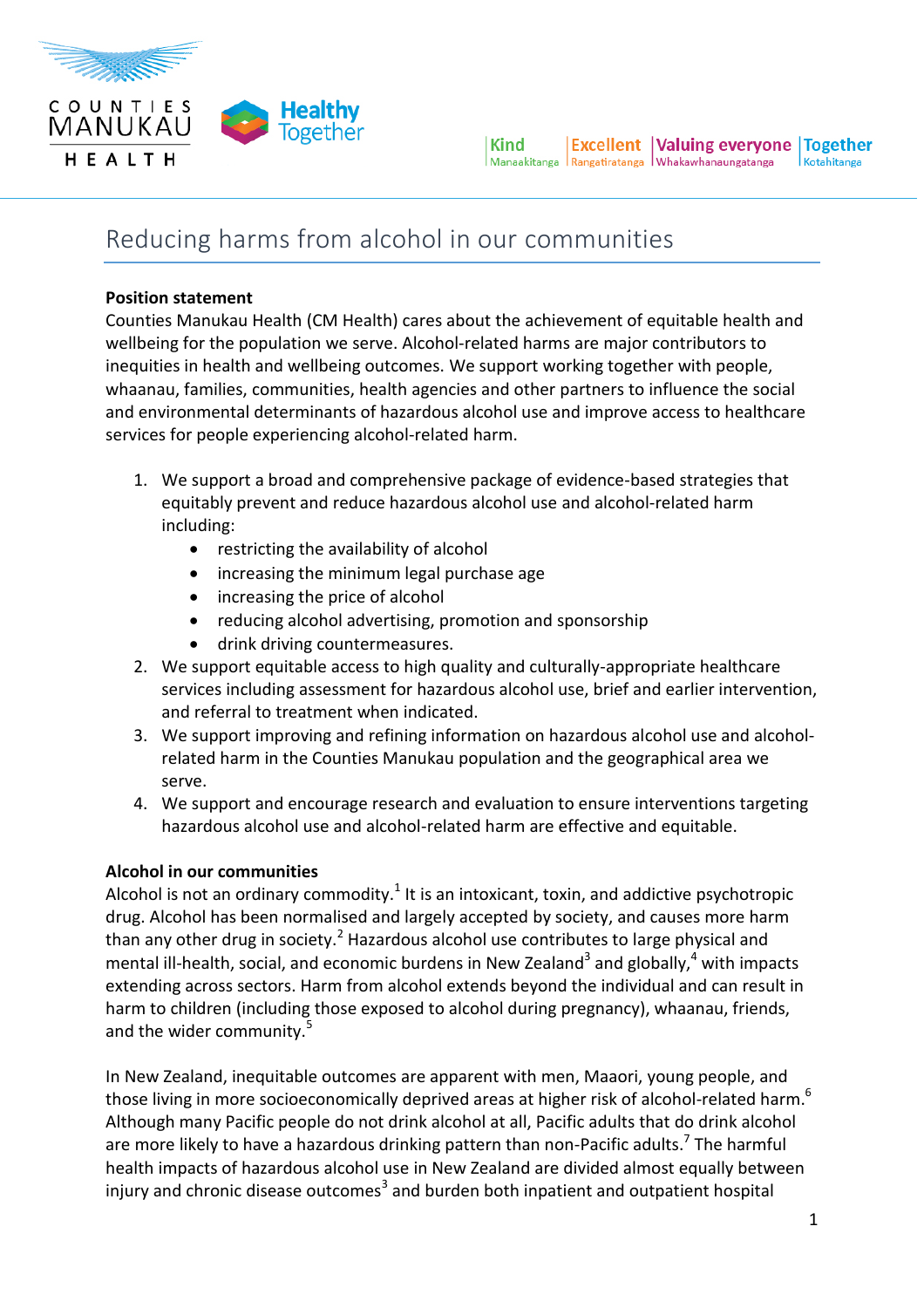

services, and primary care services in the community. Alcohol-related health conditions are not confined to the minority that experience alcohol dependence $8$  with even low consumption increasing the risk of some chronic conditions (e.g. breast cancer $^9$ ).

Counties Manukau district has an ethnically diverse population with strong cultural values. It is home to New Zealand's second largest Maaori population and largest population of Pacific peoples. In Counties Manukau, it is estimated<sup>i</sup> that 13% of adults aged 15 years and over (approximately 50,000 people) have hazardous alcohol use. Prevalence of hazardous alcohol use in Maaori is disproportionately high at 29%.<sup>10</sup> For people living in the Counties Manukau district there are, on average, five alcohol off-licence<sup>ii</sup> premises within a five minute drive, and 30 off-licence premises within a 10-minute drive of where people live. Furthermore, one quarter of the schools and preschools are located within a five minute walk of at least one off-licence premise, and over half are located within a 10-minute walk of at least one offlicence premise.<sup>iii</sup>

#### **Rationale for our position**

Hazardous and harmful alcohol use is identified as a major contributor to inequities and is amenable to healthy public policy.<sup>11</sup> Each of the evidence-based strategies below is identified as an area for national action in the World Health Organization 2010 Global strategy to reduce the harmful use of alcohol.<sup>12</sup>

- **1. Equitable prevention of hazardous alcohol use and alcohol-related harm**
	- **Restricting the availability of alcohol**
		- Increased alcohol outlet density is associated with increased alcohol-related harm.<sup>13</sup> Alcohol outlets are inequitably distributed in New Zealand with more alcohol outlets situated in socioeconomically deprived areas,<sup>14</sup> further contributing to the unequal distribution of harm. There is strong evidence pertaining to the beneficial effects of reduced trading hours on alcohol-related harm.<sup>15</sup>
	- **Increasing the minimum legal purchase age**
		- Young people are more vulnerable to alcohol-related harm than other age groups.<sup>4</sup> Alcohol use during mid-to-late adolescence is associated with impacts on brain development.<sup>16</sup> Raising the purchase age reduces adolescent access to alcohol, reduces harmful youth drinking, and raises the age at which young people start drinking.<sup>1</sup>
	- **Increasing the price of alcohol**
		- Raising alcohol prices is internationally recognised as an effective way to reduce alcohol-related harm.<sup>17</sup> Policies that increase the price of alcohol delay the start of drinking, reduce the volume consumed per occasion by young people, and have a greater effect on heavy drinkers.<sup>18</sup>

 $\overline{a}$ 

i Crude prevalence

Bottle stores, licensed supermarkets and grocery stores

iii GIS analysis from Auckland Regional Public Health Service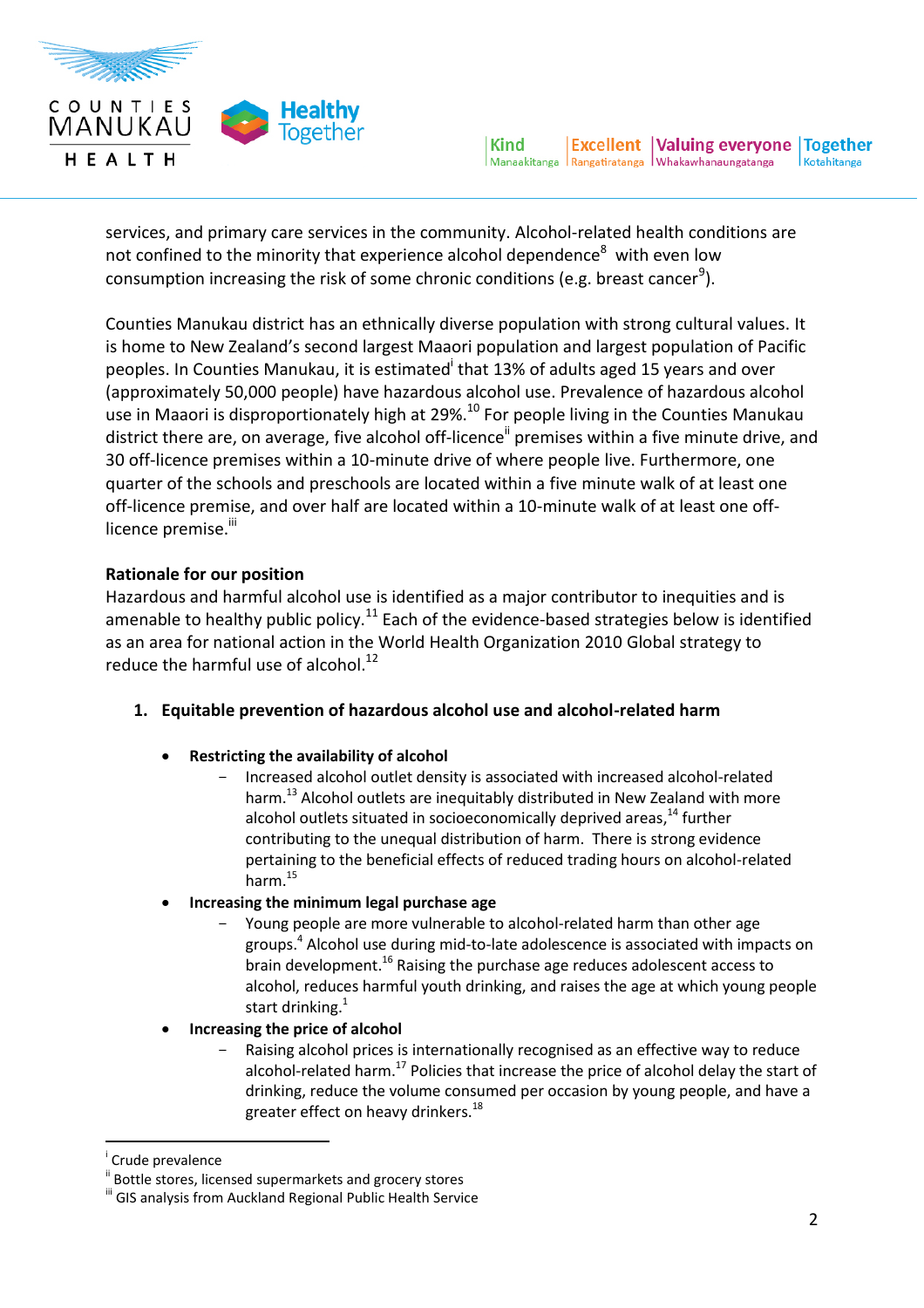

- **Addressing alcohol advertising, promotion and sponsorship**
	- Alcohol advertising and promotion increases the likelihood that adolescents will start to use alcohol, drink more if they are already consuming alcohol,  $^{19}$  and makes it more difficult for hazardous users of alcohol to abstain.<sup>20</sup>
- **Drink driving countermeasures**
	- The risk of motor vehicle accidents increases exponentially with increasing alcohol consumption. $^{21}$  In New Zealand, it has been estimated that over a quarter of road traffic injuries across all road user groups involve alcohol.<sup>5</sup> Laws setting a low level of blood alcohol concentration at which one may drive legally and well-publicised enforcement significantly reduce drink-driving and alcohol-related driving fatalities. $1$

#### **2. Equitable access to high quality and culturally-appropriate healthcare services**

- Assessment, brief advice, and referral to specialist services when indicated in healthcare settings (e.g. general practice<sup>22</sup> and Emergency Departments<sup>23</sup>) reduce hazardous drinking and alcohol-related harms. Detoxification is an effective treatment for alcohol dependence and addiction. $<sup>1</sup>$ </sup>
- **3. Improving and refining information on hazardous alcohol use and alcohol-related harm**
	- Robust data are needed to accurately describe the burden from alcohol, inform decisions on what strategies and initiatives to develop and fund, $^{12}$  and support our communities and intersectoral partners with their alcohol data needs.
- **4. Research and evaluation to ensure effective and equitable interventions** 
	- Research is needed to identify evidence-based interventions for the communities we serve. Evaluation is required to measure the effectiveness of implementation and impact on equity.

#### **Policy and legislative environment**

CM Health's position on alcohol in our communities has been developed in the context of the national policy and legislation outlined below. Additionally, the principles of Te Tiriti o Waitangi**iv** and the United Nations Declaration on the Rights of Indigenous Peoples**<sup>v</sup>** necessitate comprehensive strategies that address longstanding inequities in alcohol-related harm between Maaori and non-Maaori.

# National Drug Policy 2015 to 2020

The National Drug Policy<sup>24</sup> frames alcohol and other drug (AOD) problems as, first and foremost, health issues. The Policy aims to minimise AOD-related harm and protect health and wellbeing by delaying the uptake of AOD by young people, reducing illness and injury from AOD, reducing hazardous drinking of alcohol, and shifting attitudes towards AOD. Evidence-based strategies included in the Policy are:

l

iv Te Tiriti o Waitangi principles: **Participation, partnership, and protection**

v Ratified by New Zealand in 2010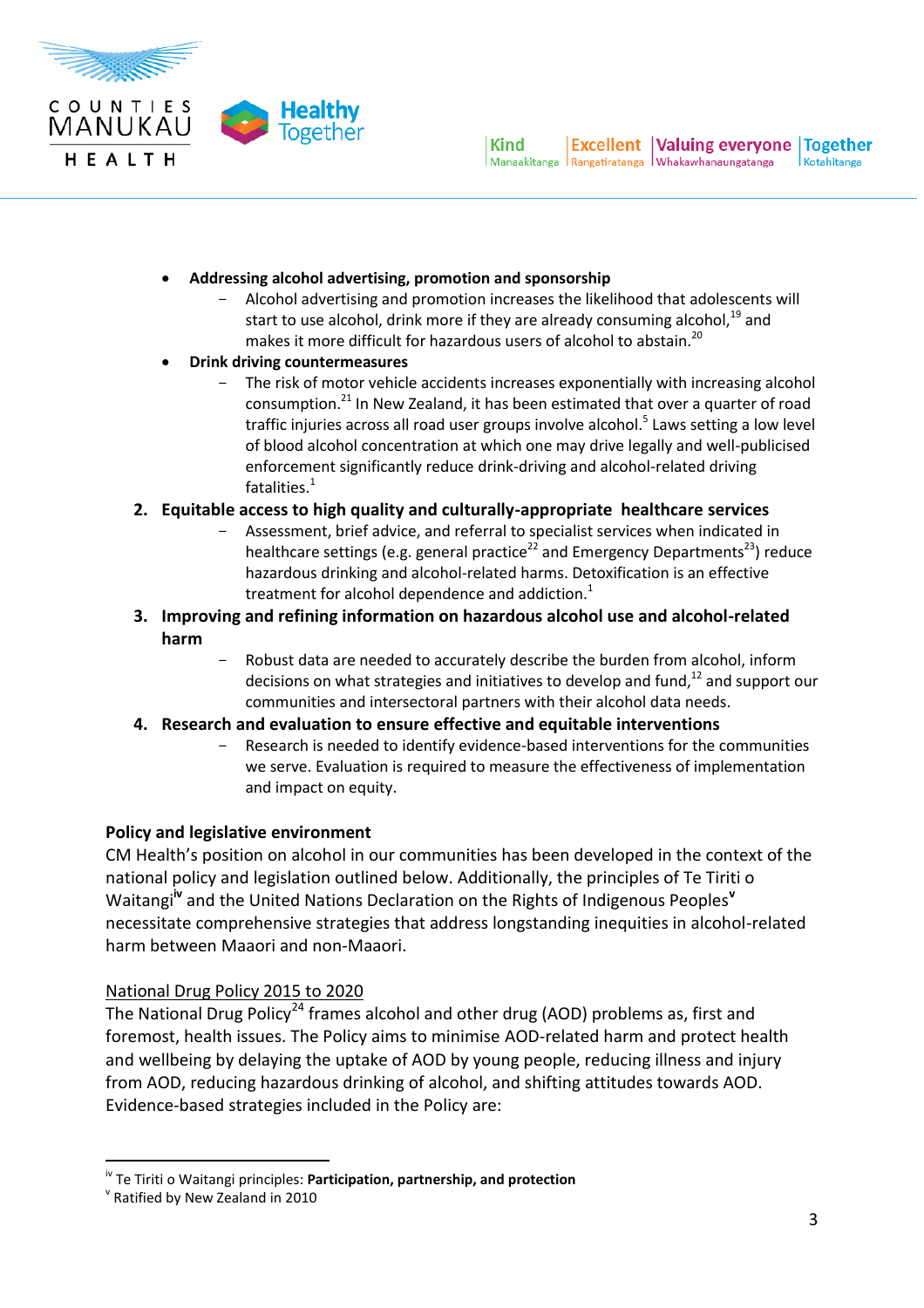

- **Problem limitation:** Reduce harm that is already occurring to those who use AOD or those affected by someone else's AOD use through safer use, ensuring access to quality AOD treatment services, and supporting people in recovery.
- **Demand reduction:** Reduce the desire to use AOD through education, health promotion, advertising and marketing restrictions, and influence conditions that promote AOD use.
- **Supply control:** Prevent or reduce the availability of AOD through border control, supply restrictions, licensing conditions and permitted trading hours.

# The Sale and Supply of Alcohol Act 2012

This Act<sup>25</sup>, replacing the previous Sale of Liquor Act 1989, adopts a harm minimisation approach. Its adoption followed a lengthy review by the Law Commission $<sup>8</sup>$  which</sup> recommended greater restrictions to the sale and supply of alcohol. Compared to the previous Act, alcohol-related harm is more broadly defined as both direct and indirect harm to an individual, society or the community caused by the excessive or inappropriate consumption of alcohol. The Act provides for Territorial Authorities (TAs) to develop and implement a Local Alcohol Policy (LAP). The aim of a LAP is to minimise alcohol-related harm through measures to control the local availability of alcohol. Ideally, they should address local concerns and target inequities in alcohol-related harm. LAPs are drafted in consultation with the police, alcohol licensing inspectors, and Medical Officers of Health (MOoH), and include community input.

The Counties Manukau district spans three TAs, all of which have either adopted LAPs (Hauraki and Waikato District Councils<sup>vi</sup>) or are progressing towards adopting LAPs (Auckland Council<sup>vii</sup>). The two adopted LAPs place proximity limits on new off-licences with reference to facilities (schools, early childhood centres and playgrounds) and other off-licences. The Provisional Auckland Council LAP places a two-year freeze on new off-licences in 23 areas that experience high levels of harm, 13 of which are in the Counties Manukau area. All three TAs have restricted maximum trading hours for both off and on-licences<sup>viii</sup>.

The Act has increased the role of the MOoH in the licensing process, whereby they are now required to inquire into most licensing applications<sup>ix</sup> and provide input into LAPs. In the Auckland region, this role is provided by the Auckland Regional Public Health Service on behalf of all three metro Auckland District Health Boards including CM Health. District Health Boards are required to respond to TA requests for alcohol-related health information to inform their LAP.

 $\overline{a}$ 

vi LAPs at [http://www.hauraki-dc.govt.nz/assets/council\\_documents/Policies/LocalAlcoholPolicy2016.p](http://www.hauraki-dc.govt.nz/assets/council_documents/Policies/LocalAlcoholPolicy2016)df and https://wdcsitefinity.blob.core.windows.net/sitefinity-storage/docs/default-source/your-council/plans-policiesand-bylaws/policies/local-alcohol-policy-2017.pdf?sfvrsn=8522bbc9\_4

vii Provisional LAP available at https://www.aucklandcouncil.govt.nz/plans-projects-policies-reports-bylaws/ourpolicies/provisionallocalalcoholpolicy/provisionallap.pdf

<sup>&</sup>lt;sup>viii</sup> Premise where the sale, supply and consumption of alcohol is authorised on site (ie- Hotel, restaurant, bar)